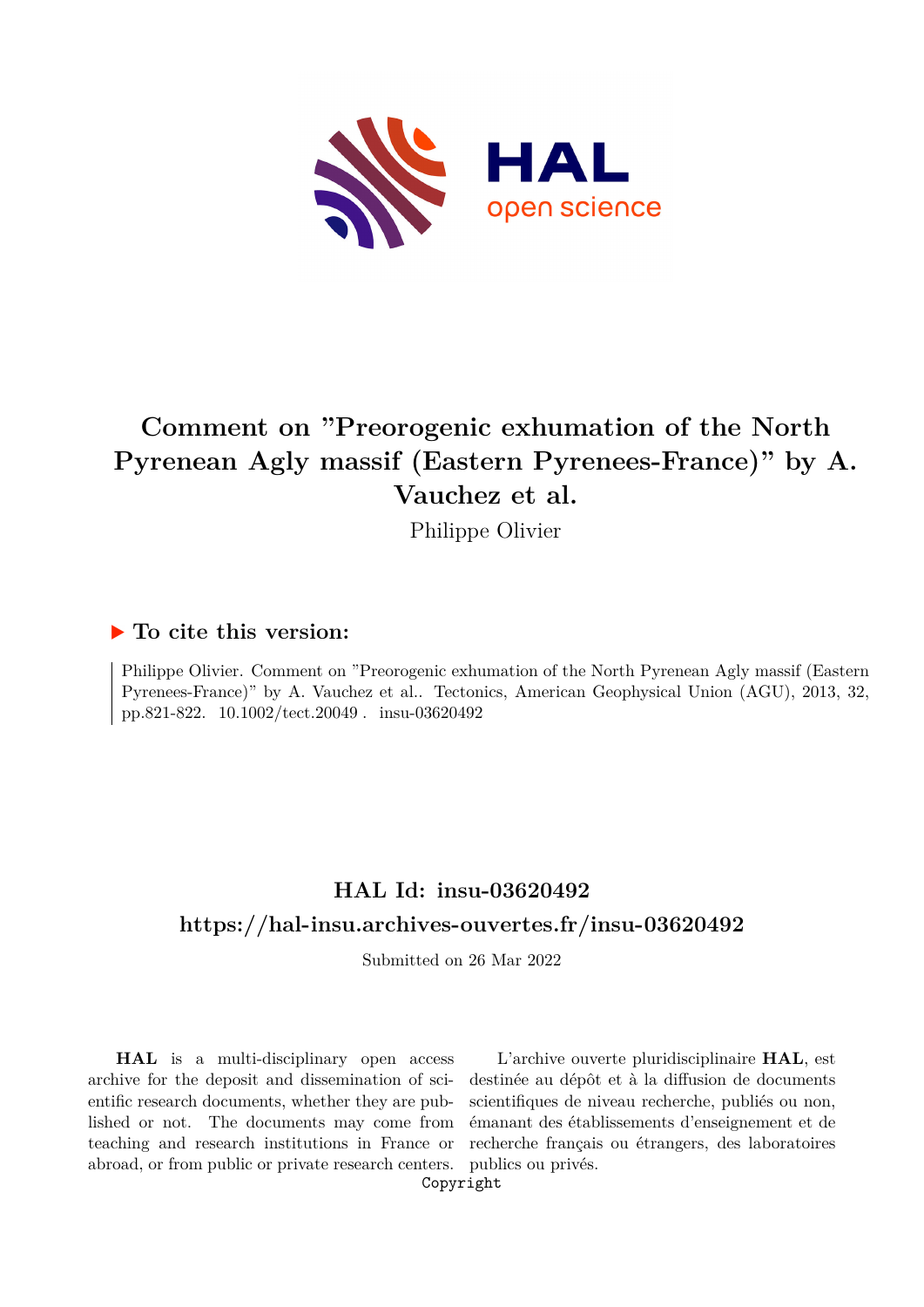## Comment on "Preorogenic exhumation of the North Pyrenean Agly massif (Eastern Pyrenees-France)" by A. Vauchez et al.

Philippe Olivier<sup>1</sup>

Received 20 March 2013; accepted 23 April 2013; published 4 August 2013.

Citation: Olivier, P. (2013), Comment on "Preorogenic exhumation of the North Pyrenean Agly massif (Eastern Pyrenees-France)" by A. Vauchez et al., Tectonics, 32, 821–822, doi:10.1002/tect.20049.

[1] *Vauchez et al.* [2013] propose a "conceptual model" for the uplift of the North Pyrenean Agly massif related to an Albian northward décollement of the post-Variscan cover of this massif. Understanding and dating the Cretaceous evolution of the Pyrenees are particularly important because this evolution was related to the opening of the Northern Atlantic and to the counterclockwise rotation of Iberia with respect to Eurasia. The Vauchez et al. data concerning the top-to-the-north shearing of the base of the northeastern part of the Agly cover are convincing and confirm one of the conclusions of Paquet and Mansy [1991]. However, several points used for the model, especially chronological aspects, are not well established or contradictory with previous publications.

[2] The Agly massif is mainly composed of Variscan metamorphic (HT-LP granulite to greenschist facies) and plutonic rocks. The massif is surrounded by three E-W-trending synclines, the St-Paul syncline to the north, the Lower Agly syncline to the north-east, and the Boucheville syncline to the south, composed of Triassic, Jurassic, and Lower Cretaceous (up to the Albian) sediments previously forming the cover of the Agly massif. The sediments forming the Boucheville and Lower Agly synclines were metamorphosed, entirely for the first one, partly for the second one, during the HT Lower to Upper Cretaceous metamorphism (peak at about 95 Ma), whereas the sediments of the St-Paul syncline were not metamorphosed. Remnants of the Jurassic and Lower Cretaceous cover lying on the Agly basement are also metamorphic [Berger et al., 1993; Fonteilles et al., 1993].

[3] The following points are needed to be discussed:

[4] 1. The authors consider (section 6.2) that the exhumation of the Agly basement, the northward movement along the ductile extensional shear zone located at the base of the Mesozoic cover of the Agly massif, the opening of the Albian "Boucheville basin" and the HT metamorphism of the rocks forming the Boucheville and Lower Agly synclines, especially the Albian marls, were contemporaneous

events, thus Albian in age. The authors do not explain how sedimentation and metamorphism of the Albian marls could be coeval, and how these events were dated here. Note that several times the Albian is considered by the authors as "Late" or "Upper" Cretaceous instead of Early Cretaceous.

[5] 2. The authors consider that the Boucheville syncline corresponds to a single basin (the "Boucheville basin") formed during the Albian time on the southern border of the uplifting Agly massif (section 2 and Figure 13). This hypothesis is contradictory with the fact that the upper Aptian-lower Albian pelagic black marls and the middle Albian-lower Cenomanian "Flysch noir" forming most part of this syncline correspond to a fine distal sedimentation, not only far from the contact with the massif but also close to it. No clast, eventually originated from the Agly basement (and/or cover), appears within these series. The fact that similar Albian pelagic marls constitute a large part of the St-Paul and Lower Agly synclines indicates that all the Albian marls were certainly deposited in a unique basin.

[6] 3. The authors, considering that the age of the northward décollement of the Agly cover is Albian, conclude (section 6.2) that this fact is contradictory with previous interpretations admitting that the Albian basins were formed as pull-apart basins linked to an E-W-trending left-lateral movement between Iberia and Europe [see Debroas, 1987 and references herein]. However, this "contradiction" does not exist if the décollement is more recent than the Albian.

[7] 4. The authors admit that a normal fault previously described and interpreted by *Bouhallier et al.* [1991] as a Variscan major detachment at the boundary between the micaschists and gneisses forming the Agly massif "may be related to the Upper Cretaceous extension" (section 6.2 and Figure 13). However, Olivier et al. [2004] (paper not cited) have shown that there is no detachment (and no jumping metamorphic grade) at the gneiss/micaschist boundary and that the thin mylonitic bands observed at this level display either top-to-the-north or top-to-the-south movements and are similar to many other mylonitic bands, considered to be Variscan, distributed at various levels of the basement.

[8] 5. The authors do not mention the fact that the Paleozoic formations of the Agly massif and the remnants of its Mesozoic cover are locally covered by continental sedimentary breccias containing Aptian and Albian clasts, some of them being metamorphic, but these breccias do not contain clasts from the Variscan basement. The age of these breccias is unknown but a latest Cretaceous or earliest Tertiary age is generally admitted. The authors consider that the Agly massif

<sup>&</sup>lt;sup>1</sup>Géosciences Environnement Toulouse–UMR 5563, CNRS, Université de Toulouse, IRD, OMP, Toulouse, France.

Corresponding author: P. Olivier, Géosciences Environnement Toulouse– UMR 5563, CNRS, Université de Toulouse, IRD, OMP, 14 Ave. Edouard Belin, 31400 Toulouse, France. (philippe.olivier@get.obs-mip.fr)

<sup>©2013.</sup> American Geophysical Union. All Rights Reserved. 0278-7407/13/10.1002/tect.20049